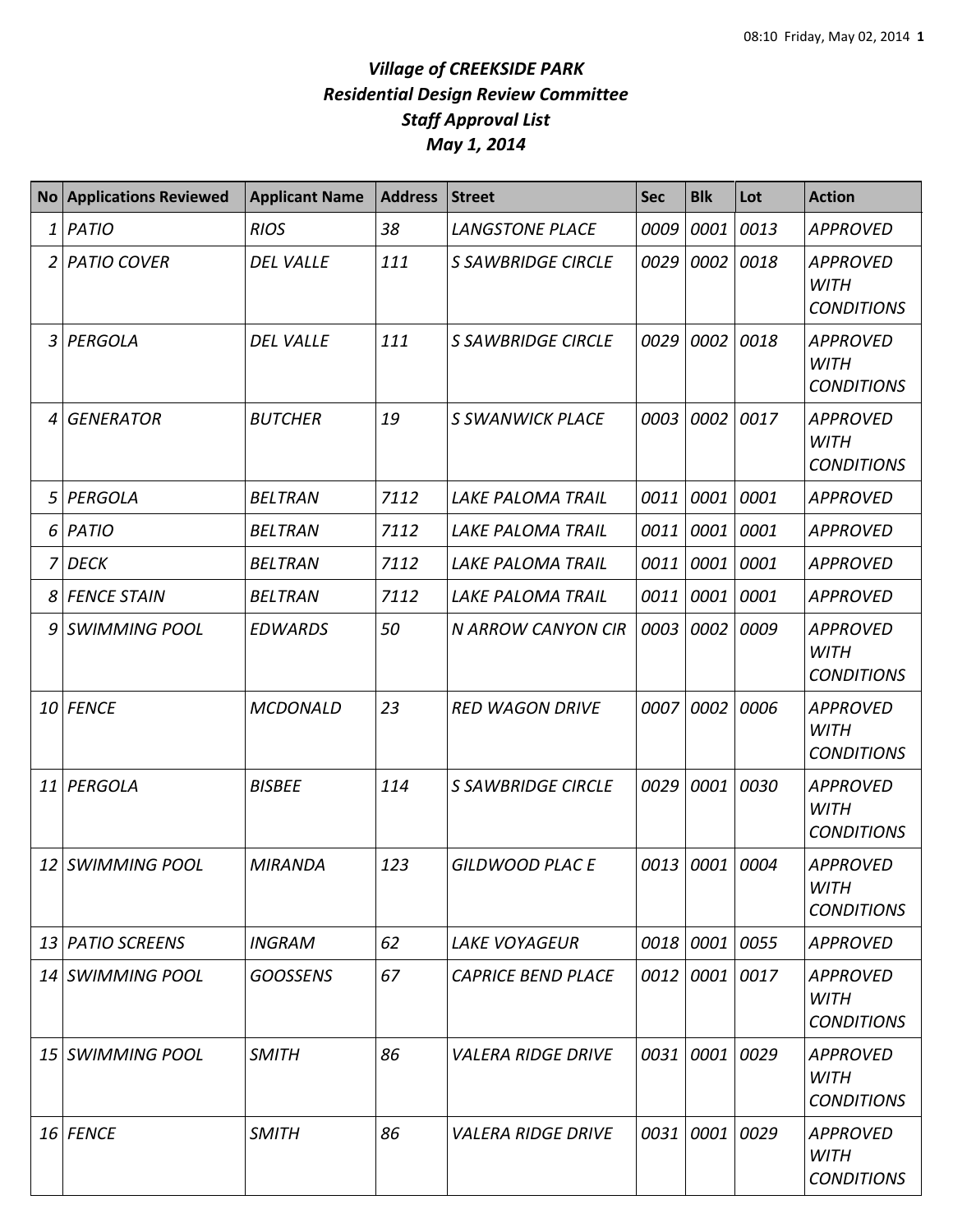| <b>No</b>       | <b>Applications Reviewed</b>                                                        | <b>Applicant Name</b> | <b>Address</b> | <b>Street</b>             | <b>Sec</b> | <b>Blk</b>     | Lot  | <b>Action</b>                                       |
|-----------------|-------------------------------------------------------------------------------------|-----------------------|----------------|---------------------------|------------|----------------|------|-----------------------------------------------------|
| 17              | <b>PLAY STRUCTURE</b>                                                               | <b>SWENSON</b>        | 87             | <b>WOOD DRAKE PLACE</b>   | 0004       | 0002           | 0005 | <b>APPROVED</b>                                     |
| 18              | PERGOLA                                                                             | <b>PUERTAS</b>        | 139            | <b>E CANYON WREN CIR</b>  | 0013       | 0001           | 0080 | <b>APPROVED</b><br><b>WITH</b><br><b>CONDITIONS</b> |
| 19              | <b>SUMMER KITCHEN</b>                                                               | <b>PUERTAS</b>        | 139            | E CANYON WREN CIR         | 0013       | 0001           | 0080 | <b>APPROVED</b><br><b>WITH</b><br><b>CONDITIONS</b> |
| 20              | <b>PATIO</b>                                                                        | <b>PUERTAS</b>        | 139            | E CANYON WREN CIR         | 0013       | 0001           | 0080 | <b>APPROVED</b>                                     |
| 21              | <b>FENCE</b>                                                                        | <b>HANSEN</b>         | 18             | <b>VALERA RIDGE</b>       | 0017       | 0001           | 0017 | <b>APPROVED</b>                                     |
| 22 <sub>1</sub> | <b>ROOM ADDITION</b>                                                                | <b>KERR</b>           | 6732           | <b>LAKE PALOMA TRAIL</b>  | 0010       | 0001           | 0001 | <b>APPROVED</b><br><b>WITH</b><br><b>CONDITIONS</b> |
| 23              | <b>WALKWAY</b>                                                                      | <b>FANGUY</b>         | 38             | <b>LAKE REVERIE PLACE</b> | 0017       | 0001           | 0010 | <b>APPROVED</b>                                     |
| 24              | <b>WALKWAY</b>                                                                      | <b>ARTEAGA</b>        | 6832           | <b>LAKE PALOMA TRAIL</b>  | 0010       | 0001           | 005R | <b>APPROVED</b>                                     |
| 25              | <b>PATIO</b>                                                                        | <b>ARTEAGA</b>        | 6832           | <b>LAKE PALOMA TRAIL</b>  | 0010       | 0001           | 005R | <b>APPROVED</b>                                     |
| 26              | <b>SCREENED</b><br><b>STRUCTURE FOR</b><br><b>TRASH AND RECYCLE</b><br><b>CARTS</b> | <b>ARTEAGA</b>        | 6832           | <b>LAKE PALOMA TRAIL</b>  | 0010       | 0001           | 005R | <b>APPROVED</b>                                     |
| 27              | <b>FENCE</b>                                                                        | ARTEAGA               | 6832           | <b>LAKE PALOMA TRAIL</b>  | 0010       | 0001           | 005R | <b>APPROVED</b>                                     |
| 28              | WALKWAY                                                                             | <b>ARTEAGA</b>        | 6832           | <b>LAKE PALOMA TRAIL</b>  | 0010       | 0001           | 005R | <b>APPROVED</b>                                     |
| 29              | <b>FENCE STAIN</b>                                                                  | <b>GUTIERREZ</b>      | 115            | <b>BUCK TRAIL PLACE</b>   | 0004       | 0003           | 0054 | <b>APPROVED</b>                                     |
|                 | 30 SWIMMING POOL                                                                    | <b>CHAD</b>           | $\overline{a}$ | <b>STAR IRIS PLACE</b>    |            | 0014 0001 0026 |      | <b>APPROVED</b><br><b>WITH</b><br><b>CONDITIONS</b> |
|                 | 31 PERGOLA                                                                          | <b>CHAD</b>           | $\overline{2}$ | <b>STAR IRIS PLACE</b>    | 0014       | 0001 0026      |      | <b>APPROVED</b>                                     |
|                 | 32 PAVING                                                                           | <b>HOLUB</b>          | 49             | <b>CORBEL POINT WAY</b>   |            | 0016 0002 0008 |      | <b>APPROVED</b>                                     |
|                 | 33 SUMMER KITCHEN                                                                   | CALL                  | 50             | <b>CANTERBOROUGH PL</b>   |            | 0002 0002 0053 |      | <b>APPROVED</b><br>WITH<br><b>CONDITIONS</b>        |
|                 | 34 SWIMMING POOL                                                                    | <b>KHAN</b>           | 62             | N BACOPA DRIVE            |            | 0007 0004 0010 |      | <b>APPROVED</b><br>WITH<br><b>CONDITIONS</b>        |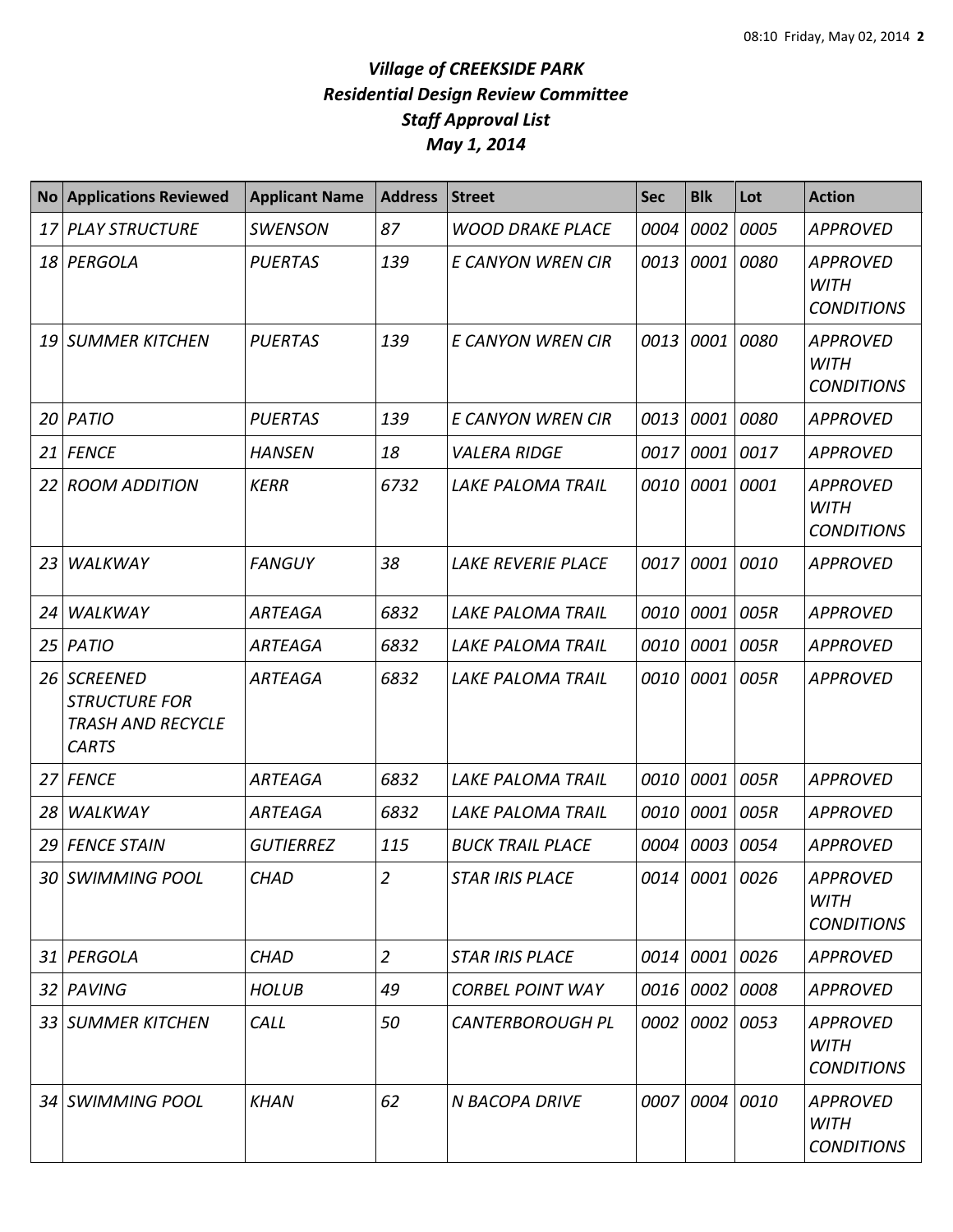| <b>No</b> | <b>Applications Reviewed</b> | <b>Applicant Name</b> | <b>Address</b> | <b>Street</b>               | <b>Sec</b> | <b>Blk</b>     | Lot  | <b>Action</b>                                       |
|-----------|------------------------------|-----------------------|----------------|-----------------------------|------------|----------------|------|-----------------------------------------------------|
| 35        | <b>SPA</b>                   | <b>FERNANDEZ</b>      | 54             | N WHISTLING SWAN PL         | 0021       | 0002           | 0025 | <b>APPROVED</b><br><b>WITH</b><br><b>CONDITIONS</b> |
| 36        | PERGOLA                      | <b>BORDA</b>          | $\overline{2}$ | <b>MARIN CREEK PLACE</b>    | 0022       | 0001           | 0021 | <b>APPROVED</b>                                     |
| 37        | <b>SWIMMING POOL</b>         | <b>HAWKINS</b>        | 10             | <b>FREESTONE STREAM</b>     | 0015       | 0005           | 0011 | <b>APPROVED</b><br><b>WITH</b><br><b>CONDITIONS</b> |
| 38        | <b>SWIMMING POOL</b>         | O'LEARY               | 6              | <b>RICEGRASS PLACE</b>      | 0010       | 0001           | 0016 | <b>APPROVED</b><br><b>WITH</b><br><b>CONDITIONS</b> |
| 39        | PERGOLA                      | <b>BORDA</b>          | $\overline{2}$ | <b>MARIN CREEK PLACE</b>    | 0022       | 0001           | 0021 | <b>APPROVED</b>                                     |
| 40        | <b>COLOR CHANGE</b>          | <b>MANISCALCO</b>     | 10             | <b>LANGSTONE PLACE</b>      | 0009       | 0002           | 0003 | <b>APPROVED</b>                                     |
| 41        | <b>SWIMMING POOL</b>         | <b>HERRMANN</b>       | 22             | <b>RIVER RIDGE LOOP</b>     | 0003       | 0001           | 0008 | <b>APPROVED</b><br><b>WITH</b><br><b>CONDITIONS</b> |
| 42        | <b>PLAY STRUCTURE</b>        | <b>PEARSON</b>        | 78             | <b>S ROCKY POINT CIRCLE</b> | 0005       | 0001           | 0038 | <b>APPROVED</b><br><b>WITH</b><br><b>CONDITIONS</b> |
| 43        | <b>SWIMMING POOL</b>         | <b>MARTIN</b>         | 103            | <b>BUCK TRAIL PLACE</b>     | 0004       | 0003           | 0051 | <b>APPROVED</b><br><b>WITH</b><br><b>CONDITIONS</b> |
| 44        | <b>PATIO COVER</b>           | <b>MARTIN</b>         | 103            | <b>BUCK TRAIL PLACE</b>     | 0004       | 0003           | 0051 | <b>APPROVED</b><br><b>WITH</b><br><b>CONDITIONS</b> |
|           | 45 SUMMER KITCHEN            | <b>MARTIN</b>         | 103            | <b>BUCK TRAIL PLACE</b>     |            | 0004 0003 0051 |      | <b>APPROVED</b><br>WITH<br><b>CONDITIONS</b>        |
|           | $46$ FIRE PIT                | <b>MARTIN</b>         | 103            | <b>BUCK TRAIL PLACE</b>     | 0004       | 0003           | 0051 | <b>APPROVED</b><br><b>WITH</b><br><b>CONDITIONS</b> |
| 47        | PERGOLA                      | <b>ELLIS</b>          | 35             | <b>INLAND PRAIRIE DRIVE</b> | 0009       | 0001           | 0049 | <b>APPROVED</b>                                     |
| 48        | <b>PATIO COVER</b>           | <b>FLANAGAN</b>       | 39             | <b>FURY RANCH PLACE</b>     | 0024       | 0001           | 0043 | <b>APPROVED</b><br><b>WITH</b><br><b>CONDITIONS</b> |
| 49        | <b>PLAY STRUCTURE</b>        | <b>FAIRLEY</b>        | 7012           | <b>LAKE PALOMA TRAIL</b>    | 0010       | 0001 013R      |      | <b>APPROVED</b>                                     |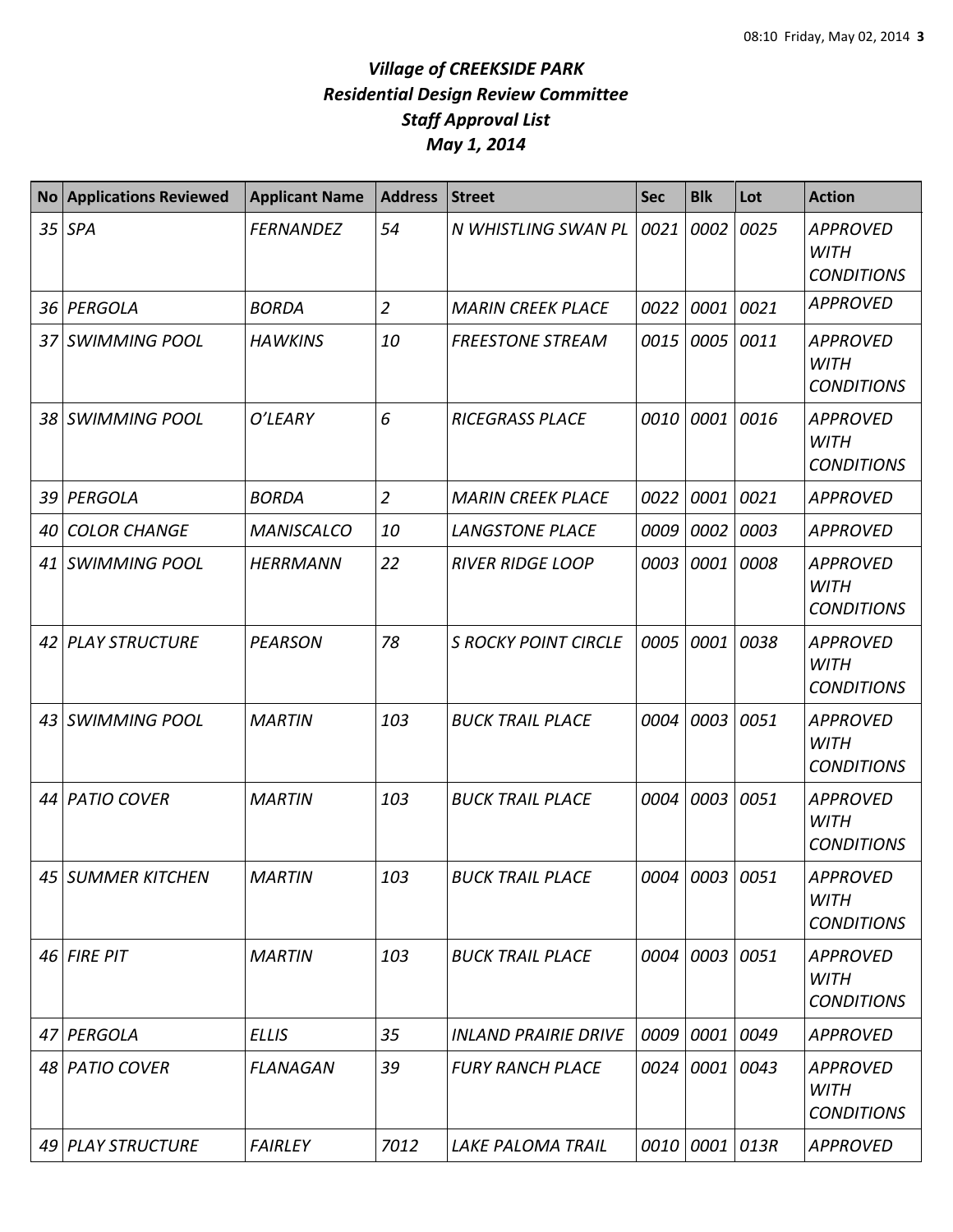| <b>No</b> | <b>Applications Reviewed</b> | <b>Applicant Name</b> | <b>Address</b> | <b>Street</b>              | <b>Sec</b> | <b>Blk</b>     | Lot  | <b>Action</b>                                       |
|-----------|------------------------------|-----------------------|----------------|----------------------------|------------|----------------|------|-----------------------------------------------------|
| 50        | <b>WINDOWS</b>               | <b>BATISTE</b>        | 14             | <b>WENOAH PLACE</b>        | 0004       | 0001           | 0034 | <b>APPROVED</b><br><b>WITH</b><br><b>CONDITIONS</b> |
|           | 51 SWIMMING POOL             | LEAL                  | 39             | <b>E ARBOR CAMP CIRCLE</b> | 0004       | 0001           | 0042 | <b>APPROVED</b><br><b>WITH</b><br><b>CONDITIONS</b> |
| 52        | PERGOLA                      | <b>HOLUB</b>          | 49             | <b>CORBEL POINT WAY</b>    | 0016       | 0002           | 0008 | <b>APPROVED</b><br><b>WITH</b><br><b>CONDITIONS</b> |
| 53        | <b>SUMMER KITCHEN</b>        | <b>HOLUB</b>          | 49             | <b>CORBEL POINT WAY</b>    | 0016       | 0002           | 0008 | <b>APPROVED</b><br><b>WITH</b><br><b>CONDITIONS</b> |
| 54 I      | <b>SWIMMING POOL</b>         | <b>IRVINE</b>         | 35             | <b>WOODGLADE WAY</b>       | 0017       | 0001 0033      |      | <b>APPROVED</b><br><b>WITH</b><br><b>CONDITIONS</b> |
| 55        | <b>PATIO COVER</b>           | <b>IRVINE</b>         | 35             | <b>WOODGLADE WAY</b>       | 0017       | 0001 0033      |      | <b>APPROVED</b><br><b>WITH</b><br><b>CONDITIONS</b> |
| 56        | <b>SUMMER KITCHEN</b>        | <b>IRVINE</b>         | 35             | <b>WOODGLADE WAY</b>       | 0017       | 0001           | 0033 | <b>APPROVED</b><br><b>WITH</b><br><b>CONDITIONS</b> |
| 57        | <b>SUMMER KITCHEN</b>        | <b>BELTRAN</b>        | 7112           | <b>LAKE PALOMA TRAIL</b>   | 0011       | 0001           | 0001 | <b>APPROVED</b><br><b>WITH</b><br><b>CONDITIONS</b> |
| 58        | <b>SWIMMING POOL</b>         | <b>OGBUTOR</b>        | 35             | <b>WRANGLER PASS DR</b>    | 0015       | 0001           | 0009 | <b>APPROVED</b><br><b>WITH</b><br><b>CONDITIONS</b> |
|           | 59 FIRE PIT                  | <b>OGBUTOR</b>        | 35             | <b>WRANGLER PASS DR</b>    |            | 0015 0001 0009 |      | <b>APPROVED</b><br><b>WITH</b><br><b>CONDITIONS</b> |
|           | 60 SPA                       | <b>TENORIO</b>        | 54             | <b>WITHERBEE PLACE</b>     | 0005       | 0001 0002      |      | <b>APPROVED</b><br><b>WITH</b><br><b>CONDITIONS</b> |
| 61        | PERGOLA                      | <b>SKIDAN</b>         | 22             | N ARROW CANYON CIR         | 0003       | 0002 0016      |      | <b>APPROVED</b>                                     |
| 62        | <b>SWIMMING POOL</b>         | <b>CLEGG</b>          | $\overline{2}$ | <b>CELESTE COURT</b>       | 0003       | 0002 0005      |      | APPROVED<br><b>WITH</b><br><b>CONDITIONS</b>        |